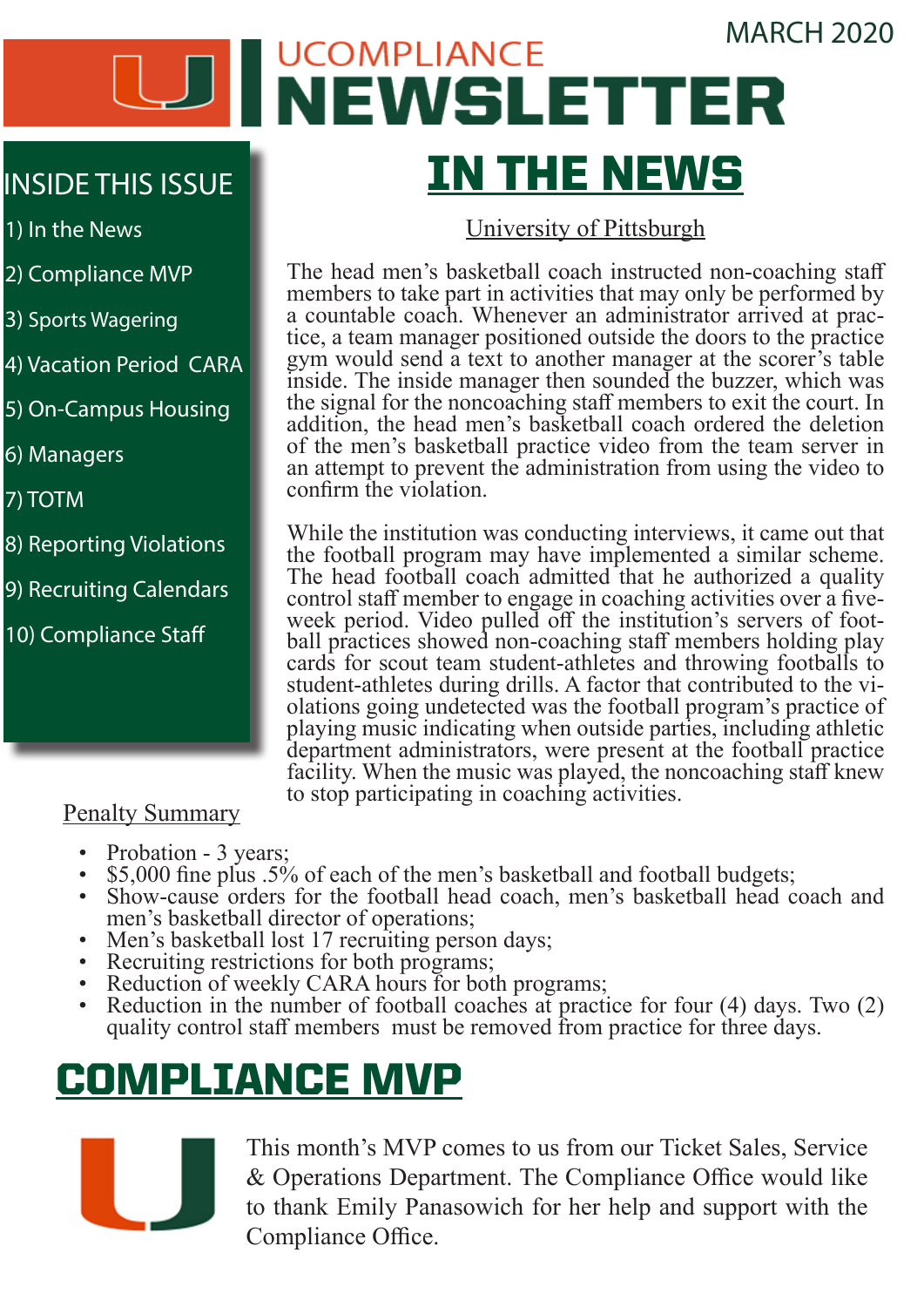## SPORTS WAGERING & MARCH **MADNESS**



With the NCAA Basketball Tournaments on the horizon, this is your friendly reminder that NCAA rules prohibit athletic department staff members and student-athletes from participating in gambling or sports wagering activities at any level in relation to sports sponsored by the NCAA.

## SPORTS WAGERING ACTIVITIES

The following individuals may not knowingly participate in sports wagering activities or provide information to individuals involved in or associated with any type of sports wagering activities concerning intercollegiate, amateur or professional athletics competition:

- Staff members of an institution's athletics department;
- Non-athletics department staff members who have responsibilities within or over the athletics department; and
- Student-athletes

## GAMBLING REMINDERS

A wager is any agreement in which an individual or entity agrees to give up an item of value in exchange for the possibility of gaining another item of value. Bylaw 10.02.2.

- Any wager, no matter the value, is a violation (i.e. \$1, \$5, \$10, wearing a t-shirt of an opposing team, paying for a meal).
- Sports wagering includes placing, accepting, or soliciting a wager of any type with any individual or organization on any intercollegiate, amateur, or professional team contest.

Examples of sports wagering include, but are not limited to:

- The use of a bookmaker or parlay card;
- Internet sports wagering;
- Auctions in which bids are placed on teams, individuals, or contests; and
- Pools or fantasy leagues in which an entry fee is required and there is an opportunity to win a prize. Bylaw 10.02.1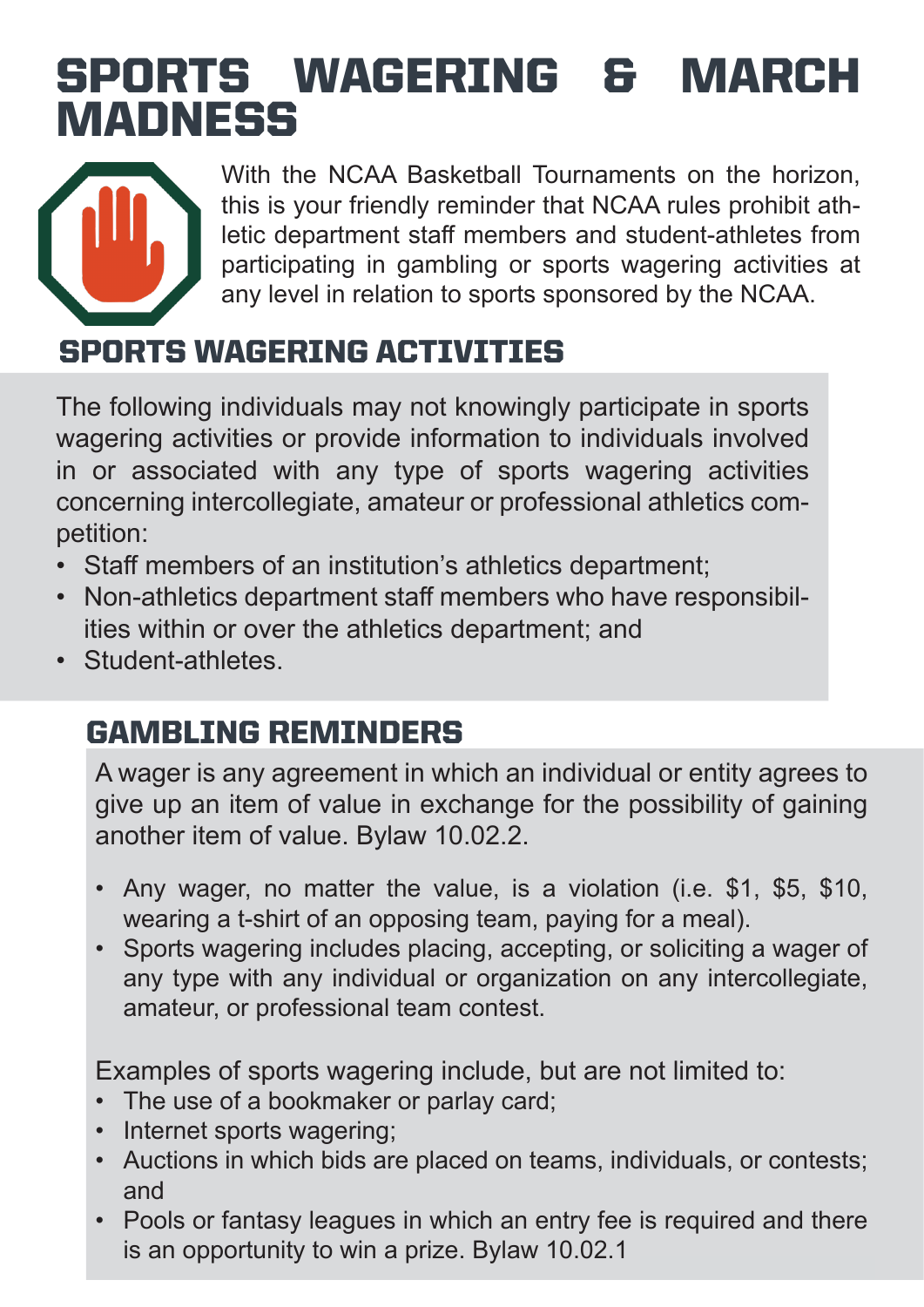# VACTAION PERIOD REMINDERS

### SPRING BREAK MARCH 7, 2020 - MARCH 15, 2020

The Hecht Stanford Dining Hall will be open for brunch and dinner March 7, 2020 - March 15, 2020.

Mahoney-Pearson Dining Hall opens back up on Sunday, March 15, 2020 (Dinner).

On-campus housing will remain open during the entire spring vacation period.

## IN-SEASON SPORTS - EXPENSES DURING VACATION PERIODS

Student-athletes who are required to stay on-campus during an institutional vacation period for organized practice and competition may receive room and board per diem, subject to the following conditions.

#### **Full Scholarship Student-Athletes -**

- May only receive breakfast per diem (or a meal may be provided in place of per diem).
- Since the dorms are open for break and the dining hall is open for lunch and dinner, we cannot provide room or meal per diem for lunch or dinner to full scholarship student-athletes, on or off campus. Those days are considered to be a part of their regular scholarship.

### **Walk-ons and Partial Scholarship Student-Athletes -**

- Student-athletes who do not receive meals in their scholarship may be provided with meal per diem for breakfast, lunch and dinner.
- Student-athletes who live off-campus and do not receive housing in their scholarship may be provided with housing per diem.
- Student-athletes living on-campus may not be provided with housing per diem.

Business Newsletter 4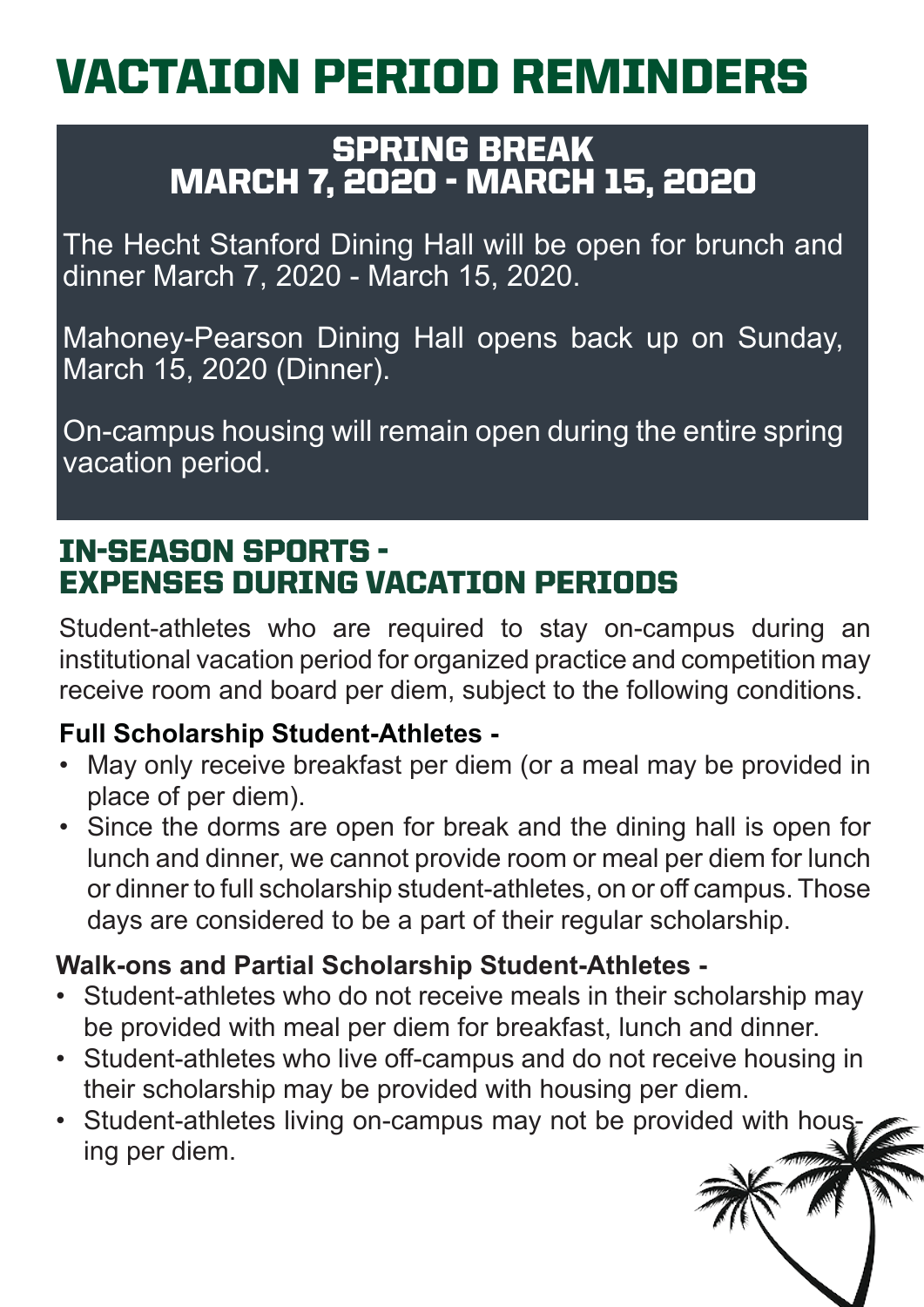## COUNTABLE AND REQUIRED ATHLETICALLY RELATED ACTIVITIES DURING SPRING BREAK



#### **In-Season Sports**

- For student-athletes in season over spring break, there are no daily or weekly time restrictions on countable athletically related activities (unlimited CARA hours).
- Student-athletes must still be provided with a weekly day off.

### **Out-of-Season Sports**

- May not participate in countable athletically related activities during spring break.
- Out-of-season student-athletes may participate in multi-sport life skills activities (community service), take part in medical activities (i.e., rehab) and academics (i.e., tutoring).
- Strength and conditioning coaches who are not countable coaches may conduct and design sport specific workouts for student-athletes. Provided, the workouts are voluntary and take place at the request of the student-athlete.

# ON-CAMPUS HOUSING REQUESTS



### MARCH 23, 2020

Last chance for coaches to submit on- campus housing requests for continu- ing student-athletes to Compliance.

### MARCH 23, 2020

Last chance for continuing studentatheltes to decide to live on-campus.

Student-athletes who complete the on-campus housing application but later decide to live off-campus are responsible for paying the \$500 withdrawal fee.

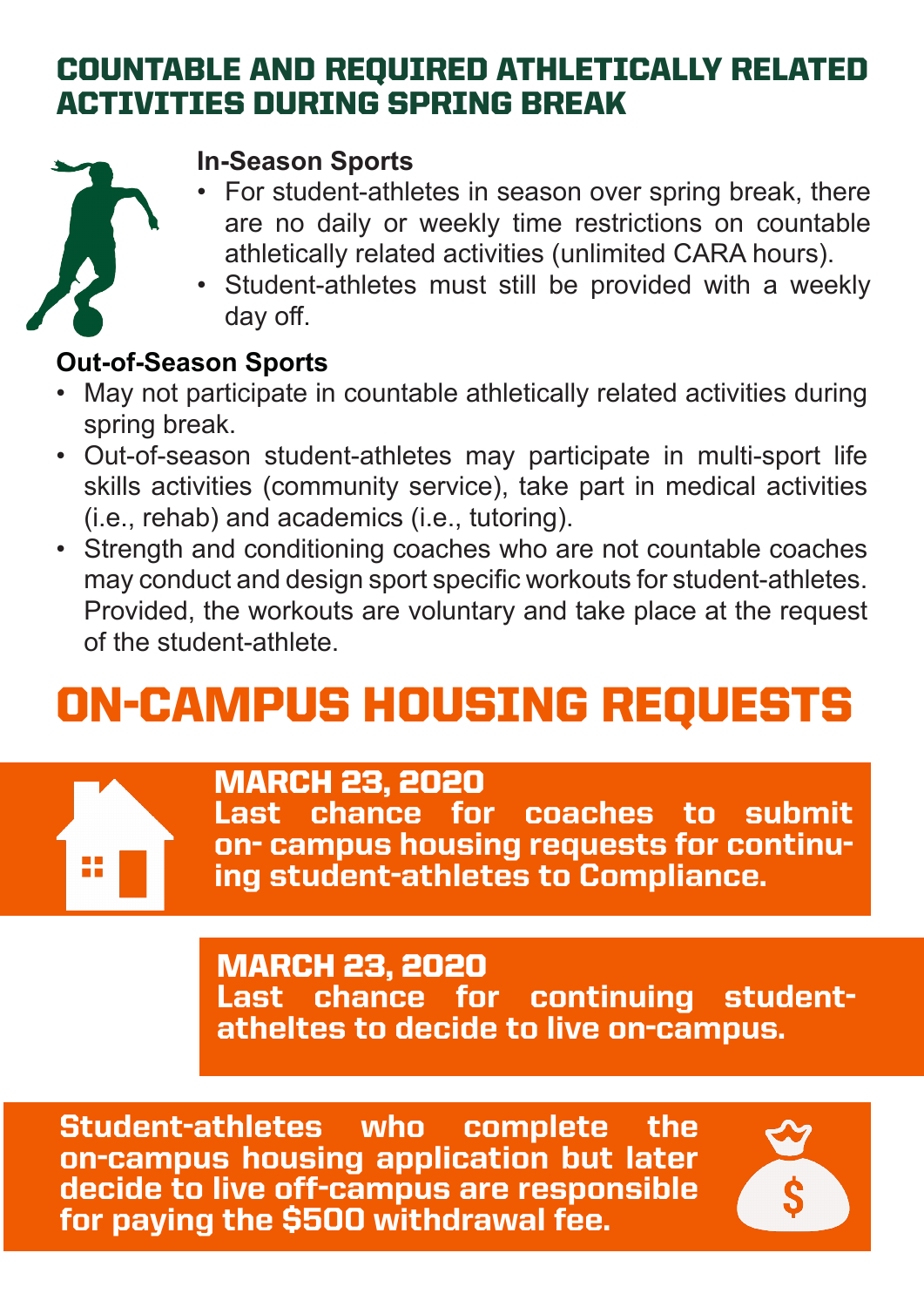# MANAGERS

 A manager is an individual who performs traditional managerial duties (e.g., equipment, laundry, hydration).

## MANAGERS MUST

• Be enrolled in a full-time • Be cleared by Compliance. program of study.

## MANAGERS MAY

• Participate in limited on-court or on-field activities (i.e., throw batting practice, rebound).

## MANAGERS MAY NOT

- Act as a practice player.
- Coach student-athletes.
- Participate in any countable athletically related activities.
- 
- Perform managerial duties.
- Participate in walk-throughs.
- Provide tactical or technical instruction to student-athletes (i.e., may not breakdown film with student-athletes).

#### Want to know more? Click [HERE](https://hurricanesports.com/documents/2020/3/9/Managers_Permissible_Impermissible_Duties.pdf) for a list of permissible and impermissible activities.



**All known violations are required to be submitted to Craig Anderson or Blake James.** 

**If you are aware of a violation, recruiting or otherwise, please make sure that one of these two individuals is informed.** 

# REPORTING TIP OF THE MONTH

### **DON'T BET ON IT!**

Athletic department staff members and student-athletes are not permitted to wager on NCAA sponsored sports at any level.

Enjoy the games as a fan, whose only interest is to enjoy watching the various events!